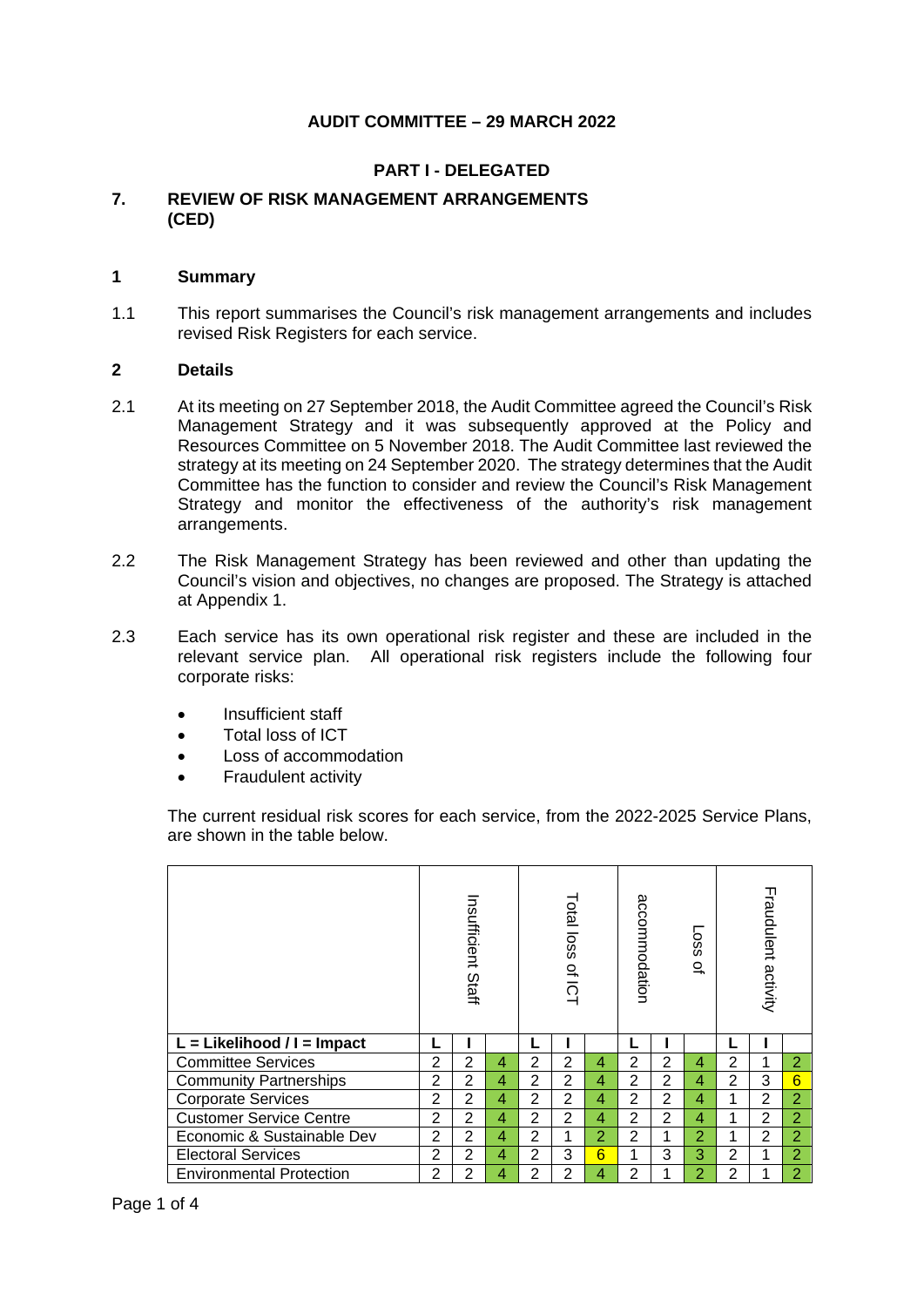|                                | Insufficient Staff |                | Total loss<br>으<br>$\overline{Q}$ |                | accommodation  |                 | sso <sub>T</sub><br>$\Omega$ | Fraudulent activity |                         |                |                |                |
|--------------------------------|--------------------|----------------|-----------------------------------|----------------|----------------|-----------------|------------------------------|---------------------|-------------------------|----------------|----------------|----------------|
| $L =$ Likelihood / I = Impact  |                    |                |                                   | L              |                |                 |                              |                     |                         |                |                |                |
| Finance                        | $\overline{2}$     | $\overline{2}$ | 4                                 | $\overline{2}$ | 3              | 6               | 1                            | 1                   | 1                       | 2              | 2              | 4              |
| <b>Housing Services</b>        | $\overline{2}$     | 2              | 4                                 | $\overline{2}$ | 2              | 4               | 2                            | $\overline{2}$      | $\overline{4}$          | 2              | $\overline{2}$ | 4              |
| Legal Practice                 | $\overline{2}$     | 1              | $\overline{2}$                    | 2              | $\overline{2}$ | 4               | $\overline{2}$               | $\overline{2}$      | 4                       | $\mathbf{1}$   | $\overline{2}$ | $\overline{2}$ |
| Leisure & Landscapes           | $\overline{2}$     | 3              | $6\overline{6}$                   | $\overline{2}$ | 3              | $6\overline{6}$ | $\overline{2}$               | 3                   | $6\overline{6}$         | $\overline{2}$ | 2              | 4              |
| <b>Property Services</b>       |                    | 2              | 4                                 | $\overline{2}$ | $\overline{2}$ | 4               | $\overline{2}$               | 2                   | $\overline{4}$          | 1              | $\overline{2}$ | $\overline{2}$ |
| <b>Regulatory Services</b>     | 3                  | 2              | $6\overline{6}$                   | 3              | $\overline{2}$ | $6\overline{6}$ | $\overline{2}$               | $\overline{2}$      | $\overline{4}$          | $\overline{2}$ | $\overline{2}$ | 4              |
| <b>Revenues &amp; Benefits</b> | 2                  | 3              | 6                                 | $\overline{2}$ | 3              | 6               | $\overline{2}$               | $\overline{2}$      | $\overline{\mathbf{4}}$ | $\overline{2}$ | $\overline{2}$ | 4              |

| Very Likely                      | Low            | <b>High</b>            | <b>Very High</b>     | <b>Very High</b> |  |  |  |  |  |
|----------------------------------|----------------|------------------------|----------------------|------------------|--|--|--|--|--|
|                                  | 4              | 8                      | 12                   | 16               |  |  |  |  |  |
|                                  | Low            | <b>Medium</b>          | <b>High</b>          | <b>Very High</b> |  |  |  |  |  |
|                                  | 3              | $6\phantom{1}$         | 9                    | 12               |  |  |  |  |  |
| Likelihood                       | Low            | Low                    | <b>Medium</b>        | <b>High</b>      |  |  |  |  |  |
|                                  | $\overline{2}$ | 4                      | $6\phantom{1}$       | 8                |  |  |  |  |  |
| $\frac{1}{\blacktriangledown}$   | Low            | Low                    | Low                  | Low              |  |  |  |  |  |
| Remote                           | 1              | $\overline{2}$         | 3                    | 4                |  |  |  |  |  |
|                                  | Impact         |                        |                      |                  |  |  |  |  |  |
|                                  | Low            | <b>Unacceptable</b>    |                      |                  |  |  |  |  |  |
| <b>Impact Score</b>              |                |                        |                      |                  |  |  |  |  |  |
| 4 (Catastrophic)                 |                | 4 (Very Likely (≥80%)) |                      |                  |  |  |  |  |  |
| 3 (Critical)                     |                | 3 (Likely (21-79%))    |                      |                  |  |  |  |  |  |
| 2 (Significant)                  |                |                        | 2 (Unlikely (6-20%)) |                  |  |  |  |  |  |
| 1 (Marginal)<br>1 (Remote (≤5%)) |                |                        |                      |                  |  |  |  |  |  |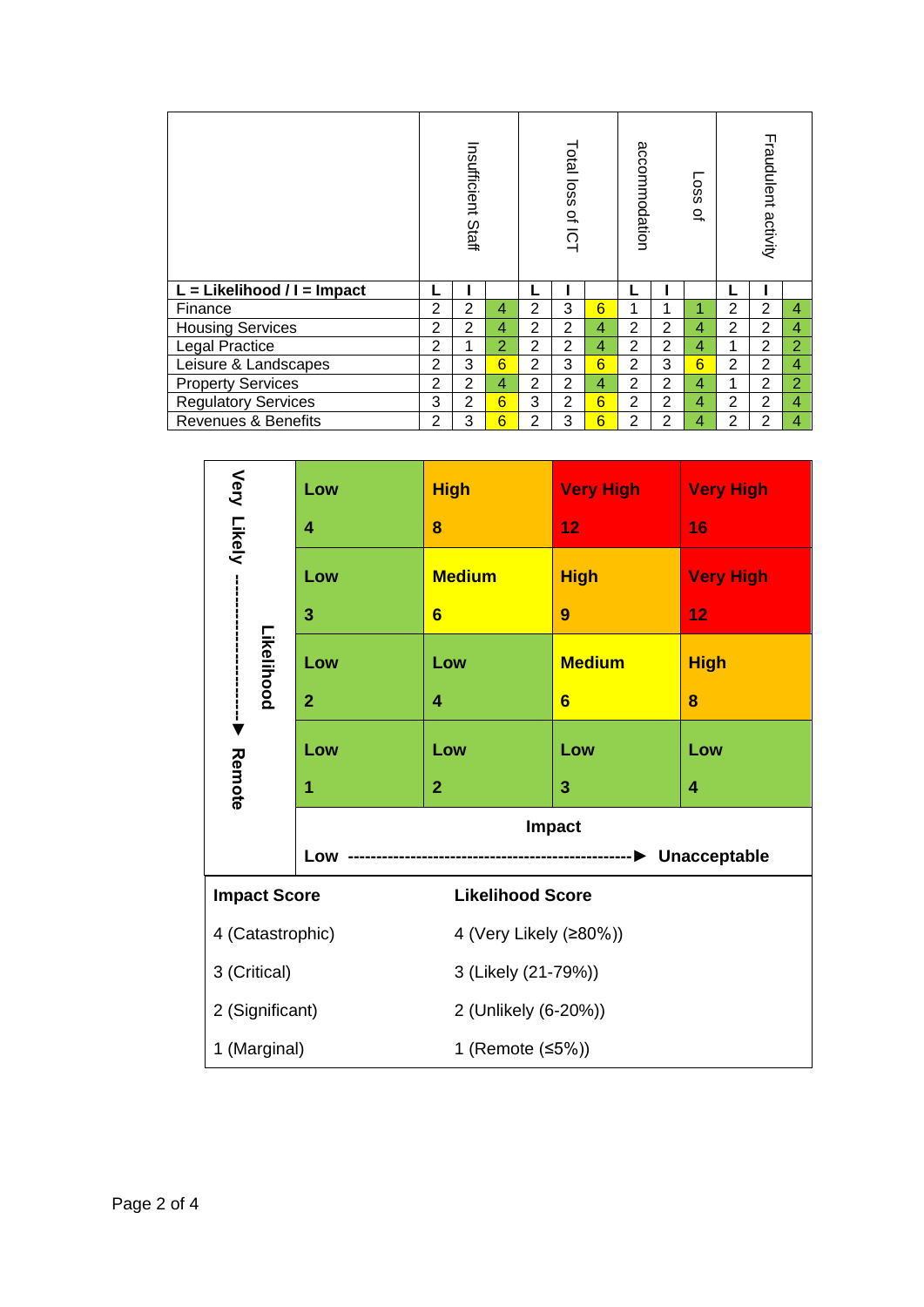- 2.4 In addition to the four corporate risks, each service has their own operational risk register that include service-specific risks. A summary of these risk registers is attached at Appendix 2.
- 2.5 There are currently 8 risks on the Strategic Risk Register. Strategic Risks are also included in the relevant Service Plan Risk Register and are managed by the relevant Head of Service. The current residual risk score for each Strategic Risk is shown in the table below.

| <b>Strategic Risk</b>                         | <b>Service Plan</b>           |   |               |                 |
|-----------------------------------------------|-------------------------------|---|---------------|-----------------|
| ST01 - Failure to achieve the target of nett  | Economic and Sustainable      | 3 | 3             | 9               |
| additional homes                              | Development                   |   |               |                 |
| ST02-Failure to achieve Community             | <b>Community Partnerships</b> | 1 | $\mathcal{P}$ | $\overline{2}$  |
| Safety targets                                |                               |   |               |                 |
| ST03 - Failure to make progress on the        | <b>Community Partnerships</b> | 2 | 2             | 4               |
| Climate Change Strategy and action plan       |                               |   |               |                 |
| ST04 - Failure to make progress on the        | Economic and Sustainable      | 3 | 2             | $6\overline{6}$ |
| development of an Economic Strategy           | Development                   |   |               |                 |
| ST06 - Failure to deliver the Property        | <b>Property Services</b>      | 2 | 3             | 6               |
| <b>Investment Strategy</b>                    |                               |   |               |                 |
| ST07 - The Medium term financial position     | Finance                       | 3 | 2             | 6               |
| worsens.                                      |                               |   |               |                 |
| ST08 - Failure to retain or recruit well      | Human Resources (WBC)         | 3 | 3             | 9               |
| trained and experienced staff, resulting in   |                               |   |               |                 |
| reduction of high quality services            |                               |   |               |                 |
| ST09 - Loss of ICT service to internal        | ICT (WBC)                     | 2 | 4             | 8               |
| departments and therefore external            |                               |   |               |                 |
| customers and / or potential for financial or |                               |   |               |                 |
| data fraud                                    |                               |   |               |                 |

*Note: STO5 (failure to make progress on infrastructure investment by Hertfordshire Growth Board) was closed in December 2021, as no sites in the district were identified.*

The Policy and Resources Committee is responsible for monitoring the Strategic Risks and these were last reviewed at their meeting on 6 December 2021.

2.6 Financial and budgetary risks are reported quarterly to the Audit Committee – see report number 10 on this agenda for this quarter's report.

### **3 Options and Reasons for Recommendations**

- 3.1 The Audit Committee is responsible for monitoring the effectiveness of the authority's risk management arrangements.
- 3.1.1 Sub bullet point if required.

# **4 Policy/Budget Reference and Implications**

4.1 The recommendations in this report are within the Council's agreed policy and budgets. The relevant policy is entitled Risk Management Strategy and was agreed on 5 November 2018.

### **5 Financial, Legal, Equal Opportunities, Staffing, Environmental, Community Safety, Public Health, Customer Services Centre, Communications & Website, Risk Management and Health & Safety Implications**

5.1None specific.

Page 3 of 4